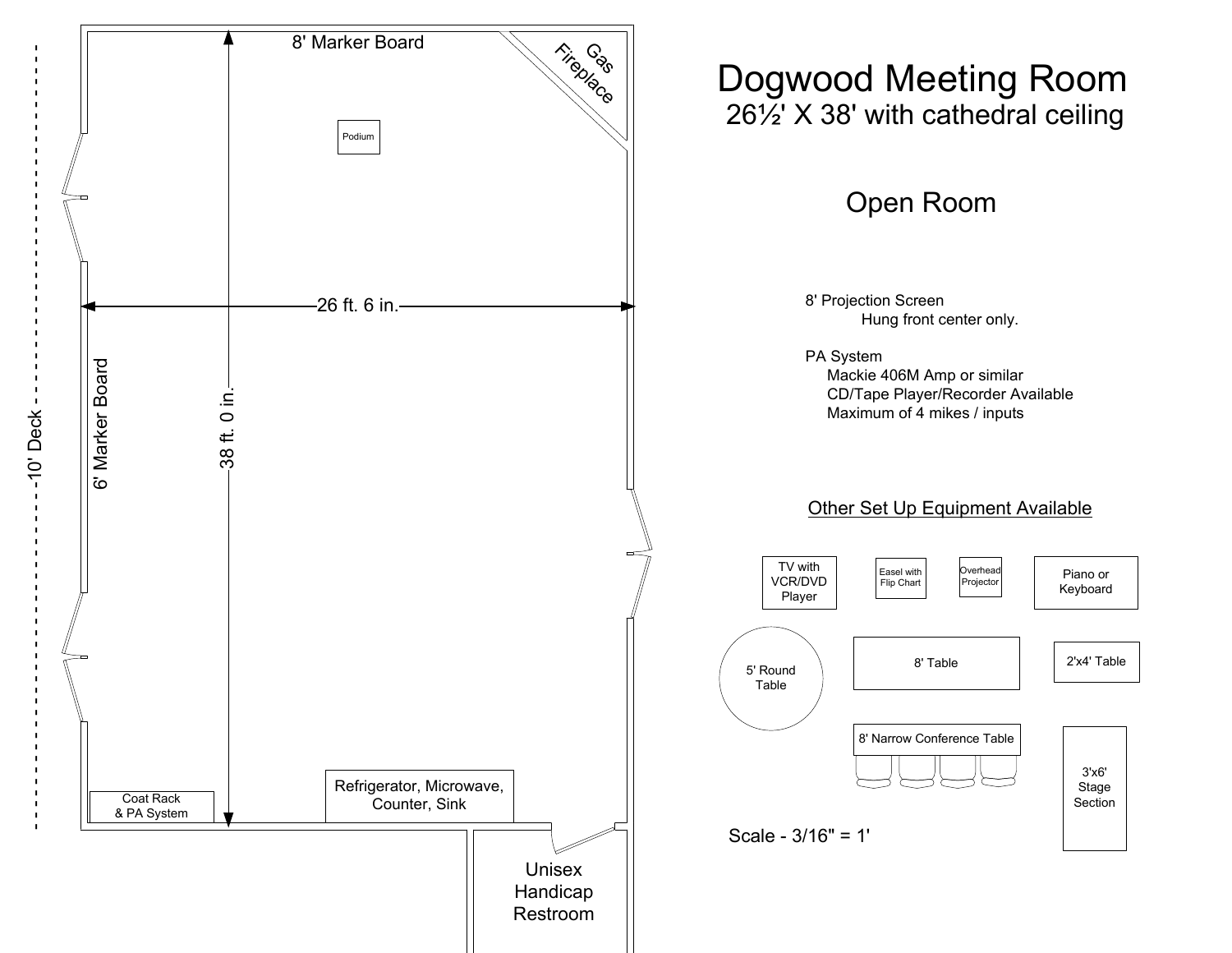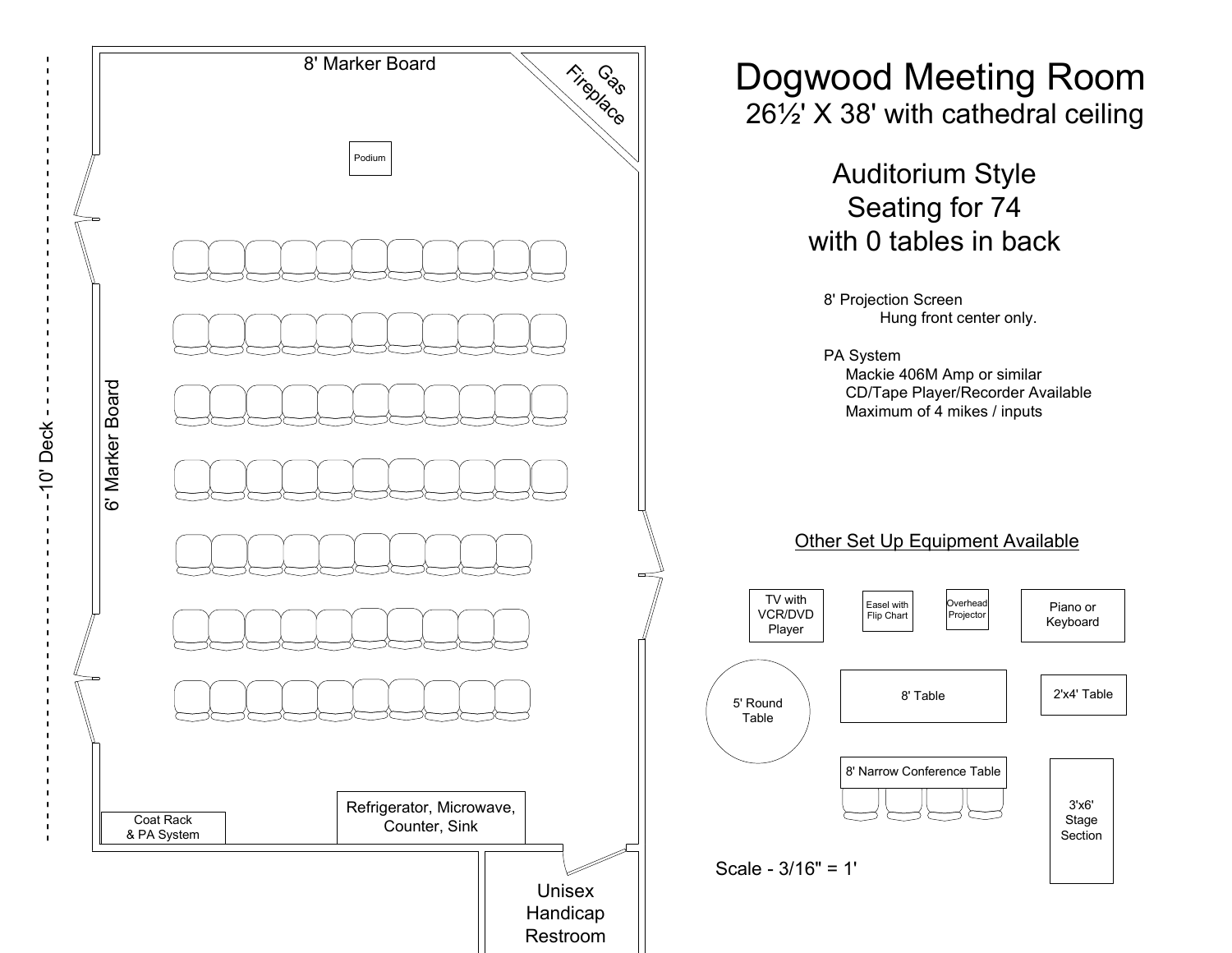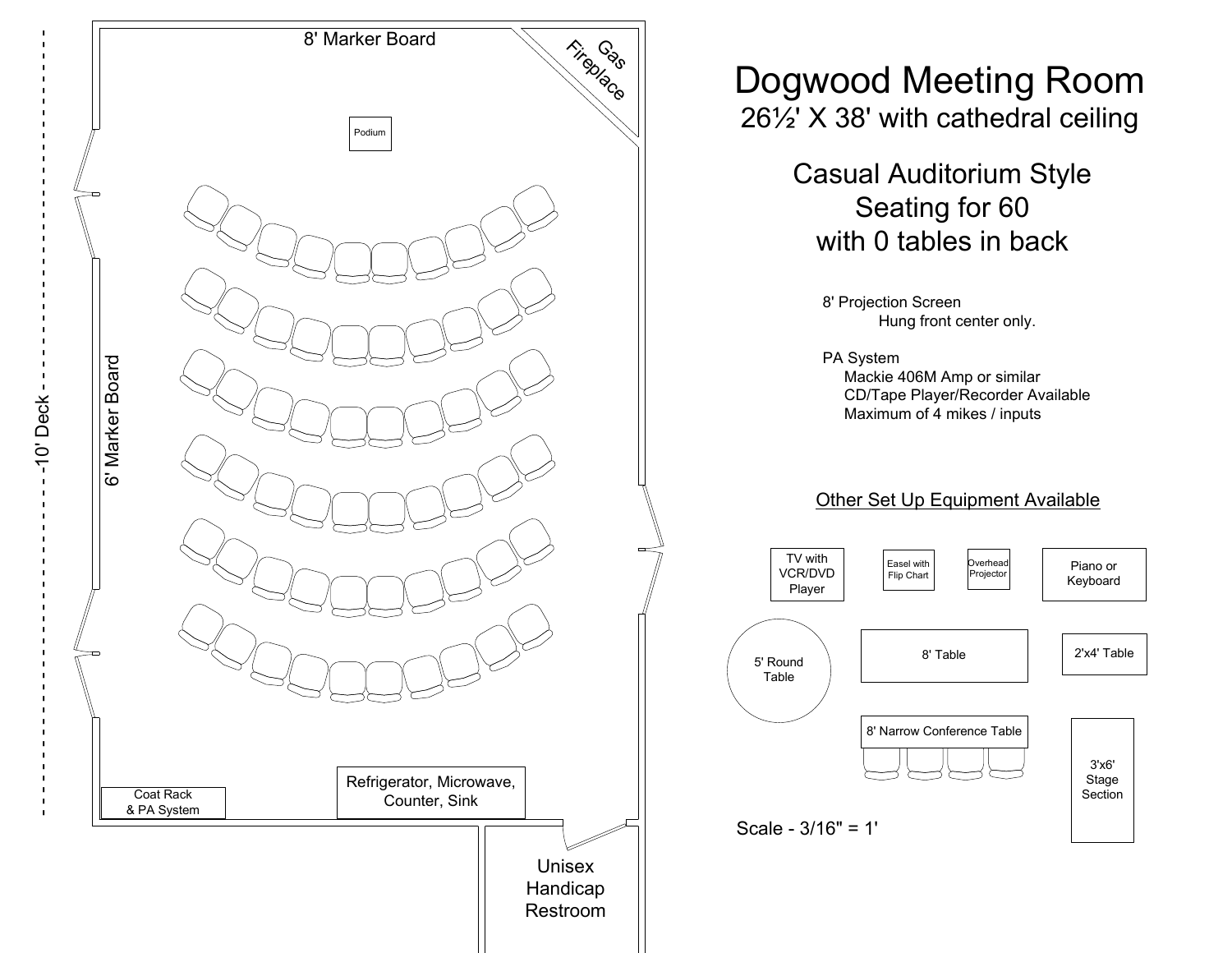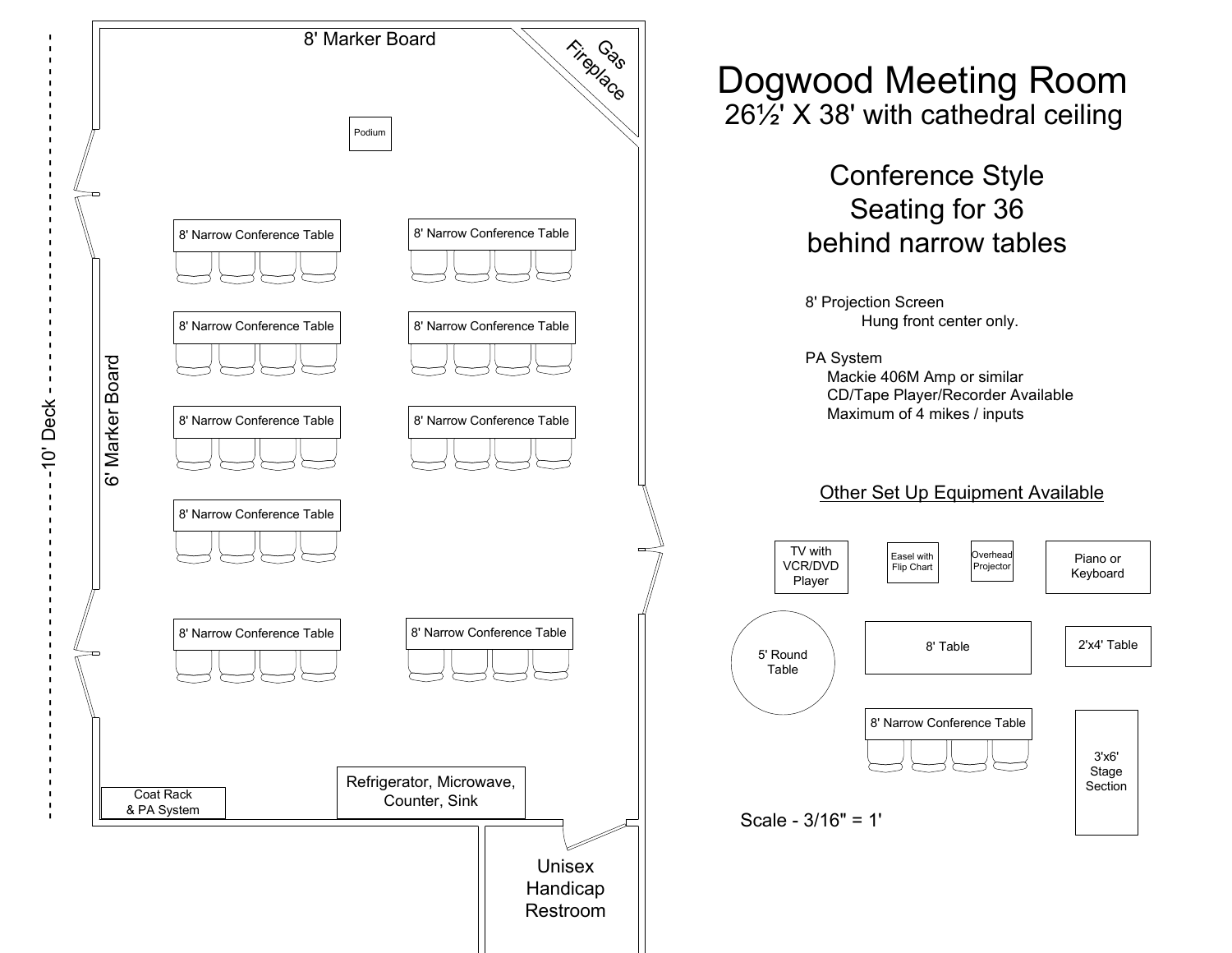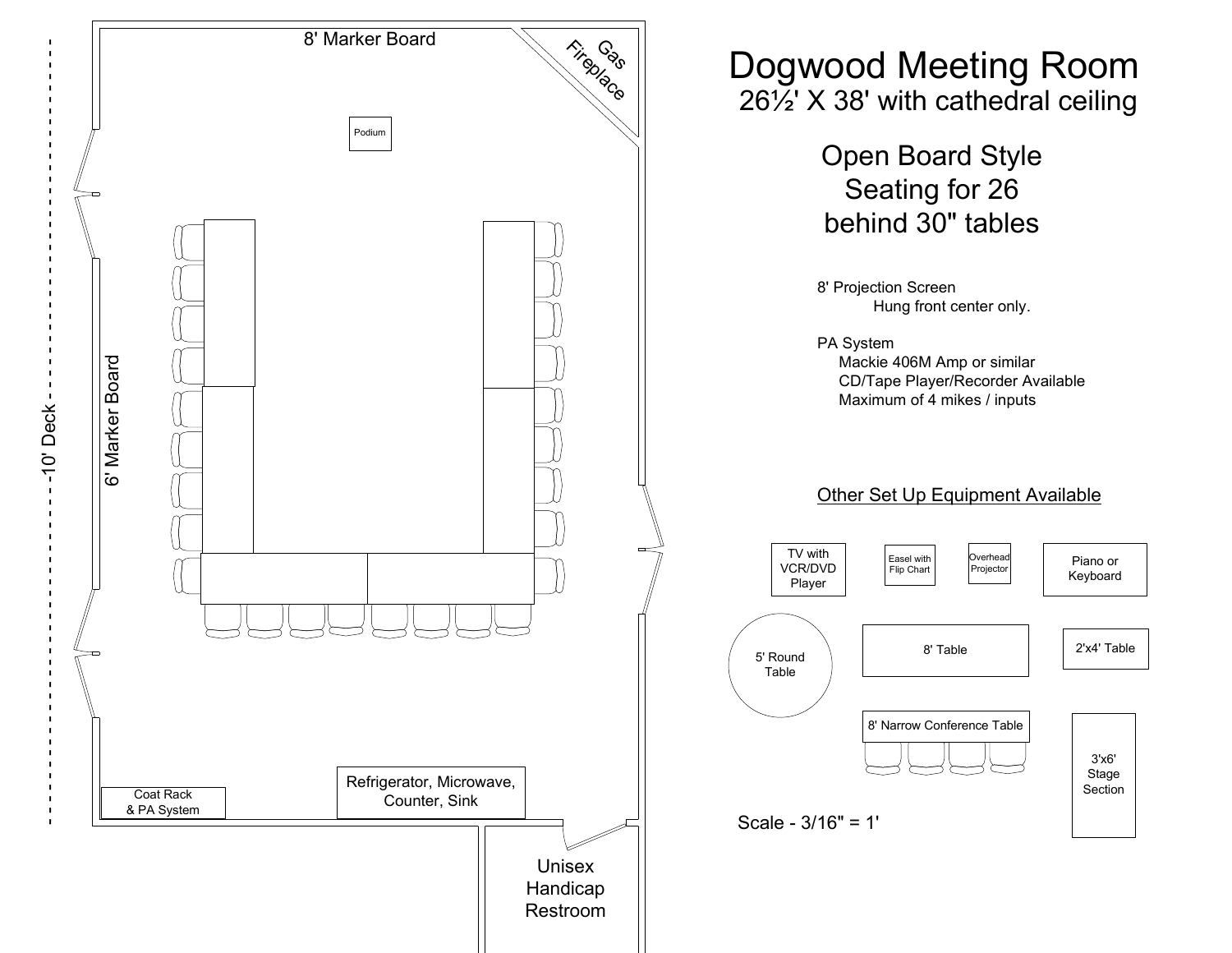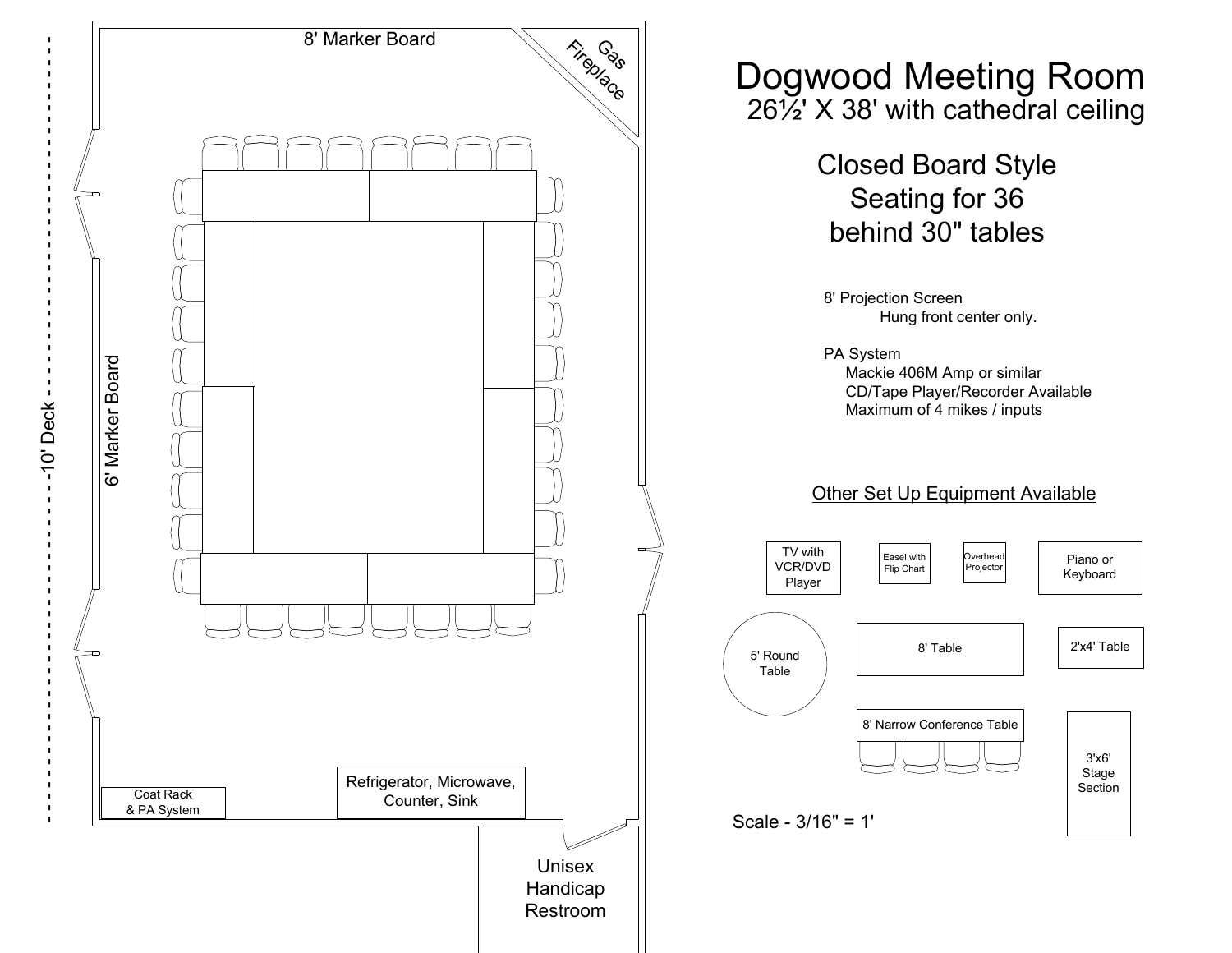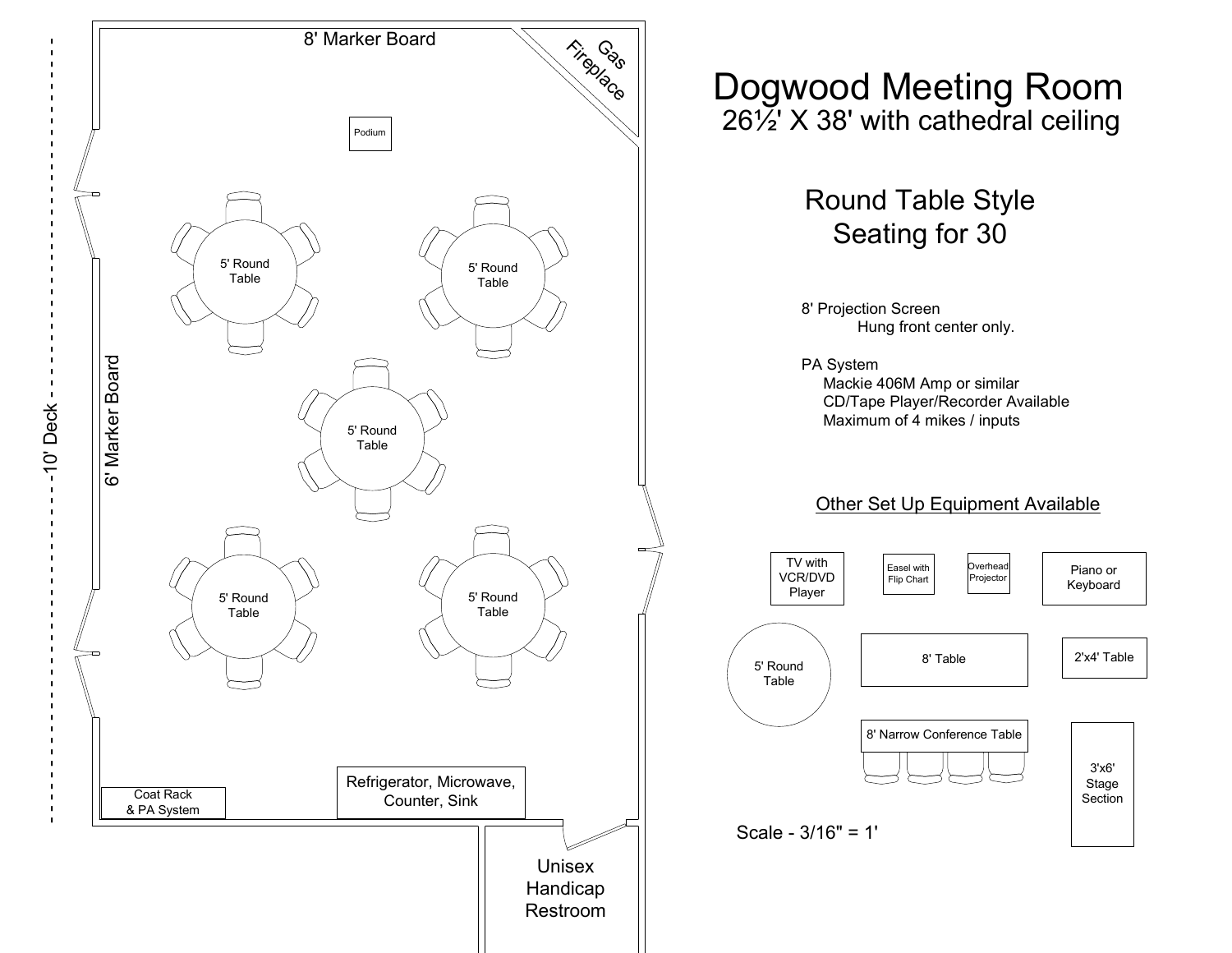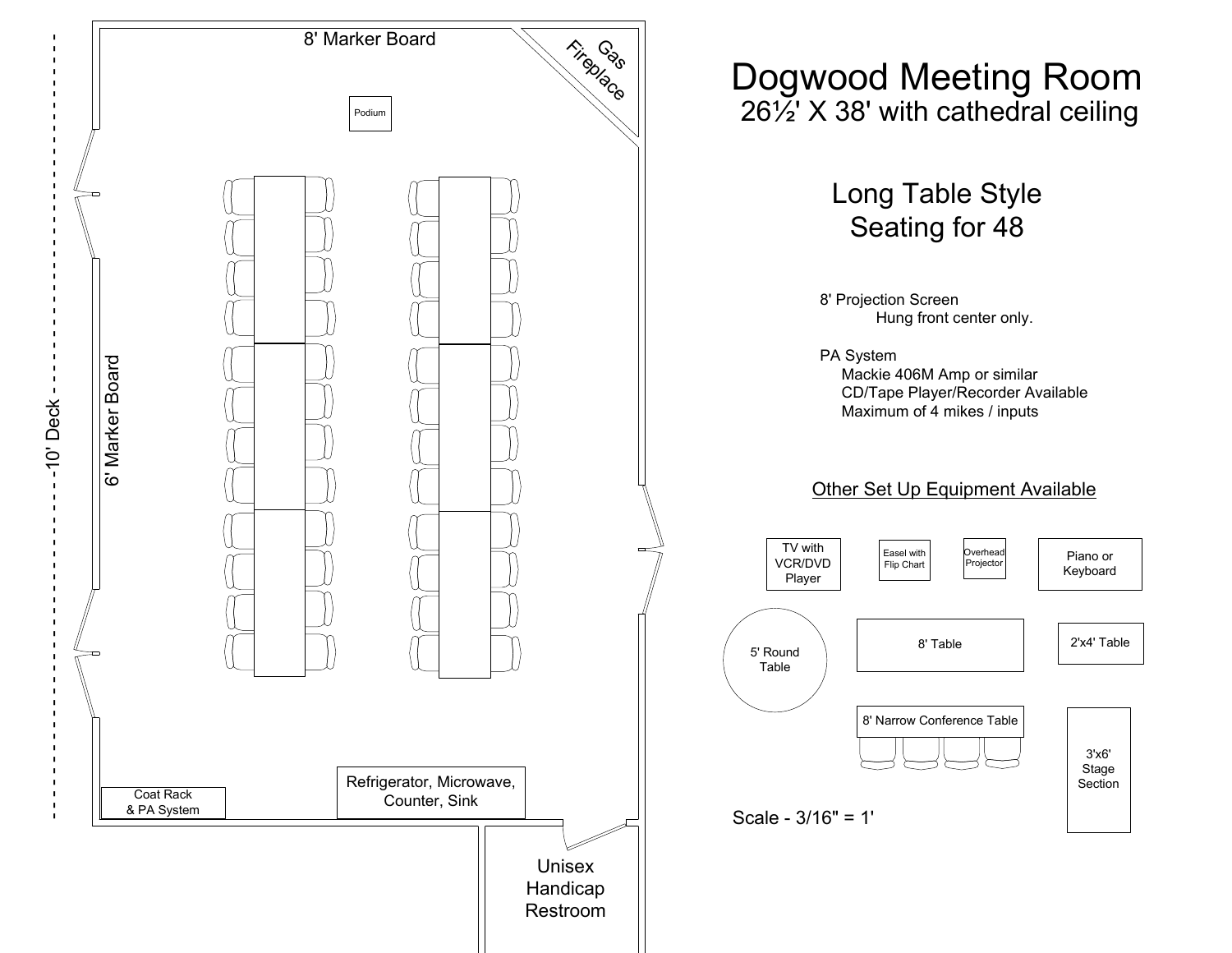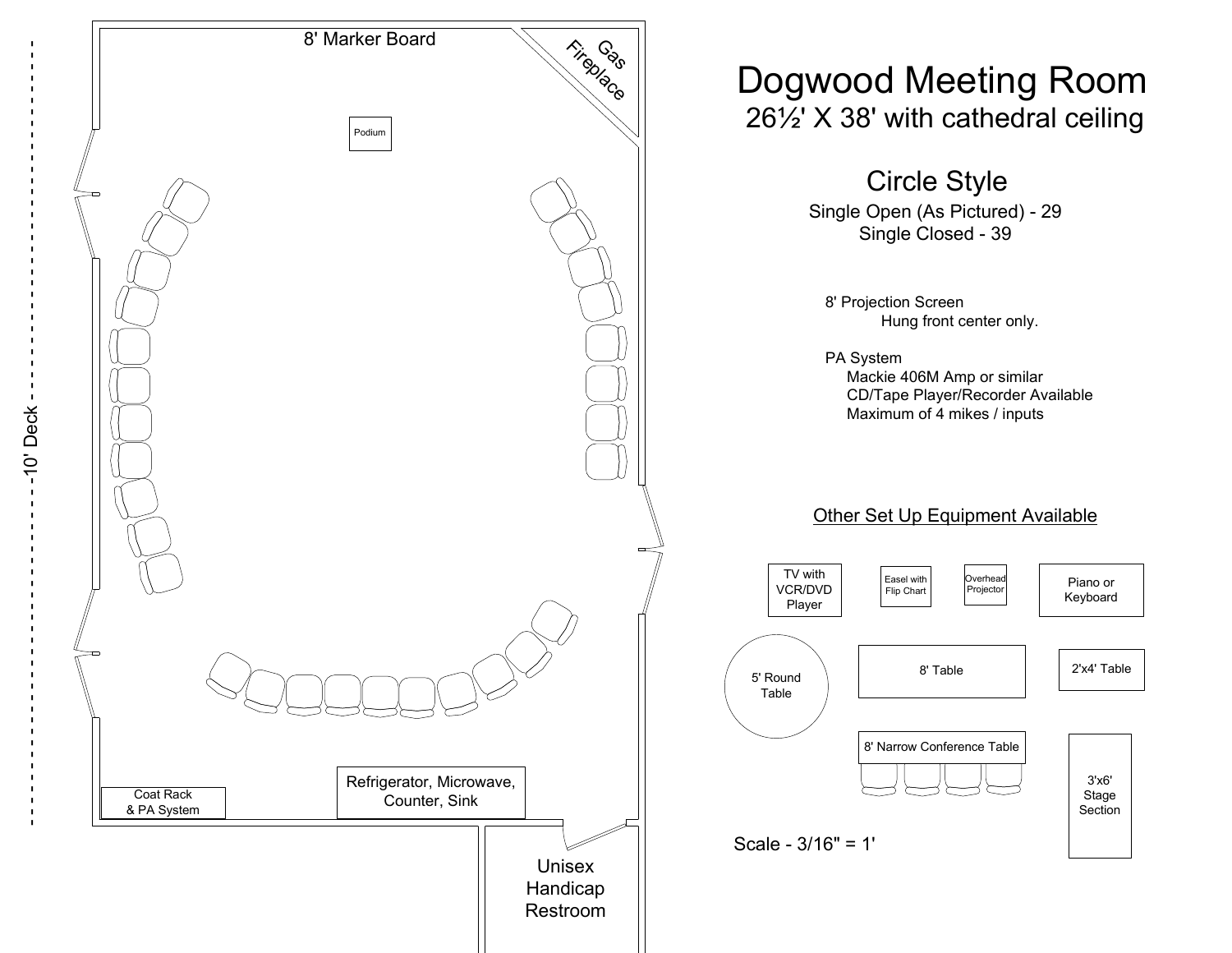|           |              | 8' Table                                                              | 8' Table | Fireplace                             | <b>Dogwood Meeting Roon</b><br>$26\frac{1}{2}$ X 38' with cathedral ceiling                                    |                      |
|-----------|--------------|-----------------------------------------------------------------------|----------|---------------------------------------|----------------------------------------------------------------------------------------------------------------|----------------------|
|           |              |                                                                       |          |                                       | <b>Optional Sideway Set Up</b><br><b>Casual Auditorium Style</b><br>Seating for 48<br>with 2 tables along side |                      |
|           |              |                                                                       |          |                                       | <b>No Mounted Projection Screen</b><br>(Small portable screen available)                                       |                      |
| -10' Deck | Marker Board | Podium                                                                |          |                                       | <b>No PA System</b><br>(Not positioned for this set up)                                                        |                      |
|           | ة.<br>ة      |                                                                       |          |                                       | Other Set Up Equipment Available                                                                               |                      |
|           |              |                                                                       |          |                                       | TV with<br>Overhead<br>Easel with<br>VCR/DVD<br>Projector<br>Flip Chart<br>Player                              | Piano or<br>Keyboard |
|           |              |                                                                       |          |                                       | 8' Table<br>5' Round<br>Table                                                                                  | 2'x4' Table          |
| п         |              | Refrigerator, Microwave,<br>Coat Rack<br>Counter, Sink<br>& PA System |          | 8' Narrow Conference Table            | 3'x6'<br>Stage<br>Section                                                                                      |                      |
|           |              |                                                                       |          | <b>Unisex</b><br>Handicap<br>Restroom | Scale - $3/16" = 1'$                                                                                           |                      |

## vood Meeting Room 26½' X 38' with cathedral ceiling